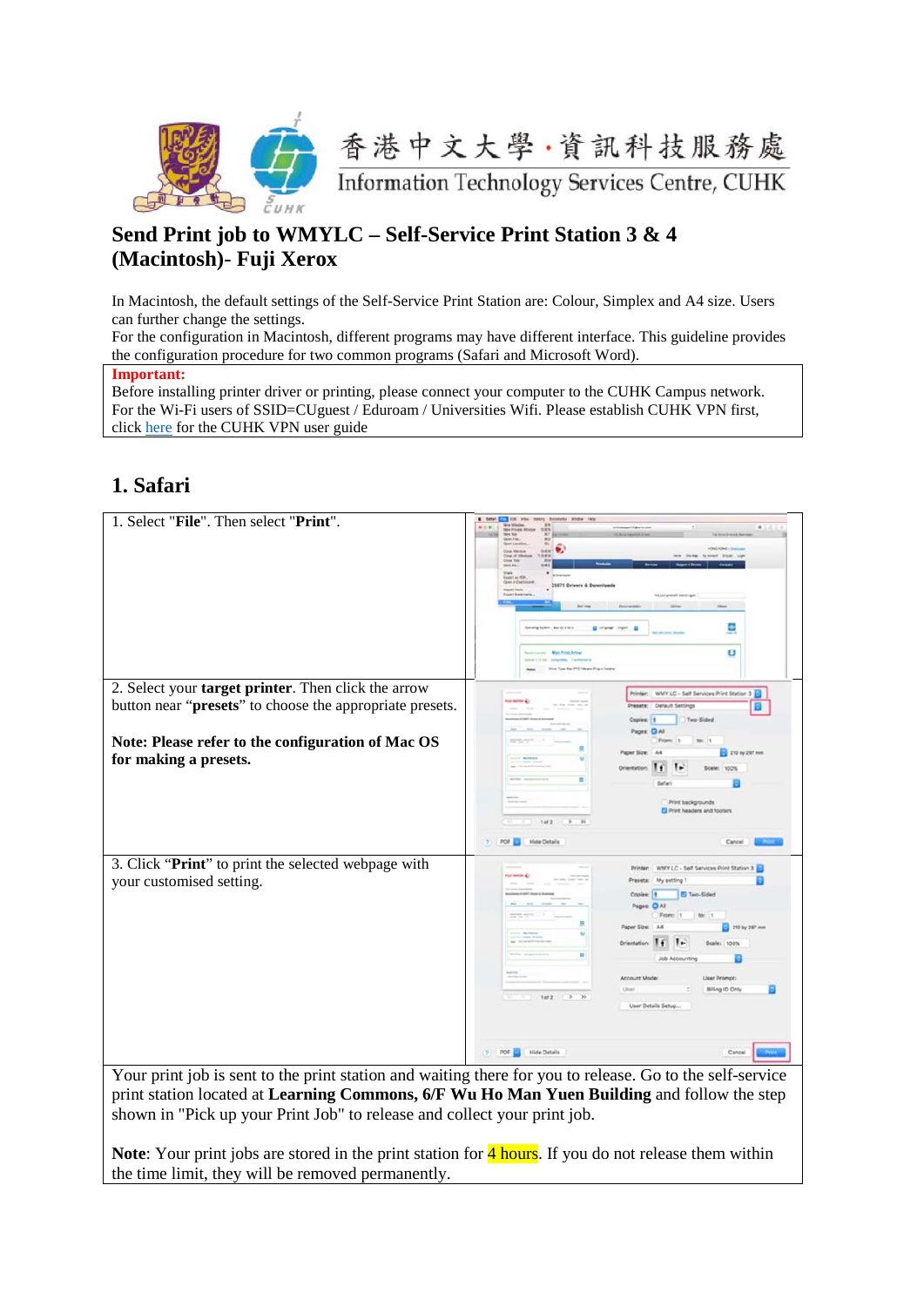## **2. Microsoft Word**

| 1. Select "File". Then select "Print".                                                                                                                                                           | View<br>Help<br>Word<br>Edit<br><b>Insert</b><br>Format<br>Tools<br>Table<br>Window<br>$\bullet$<br>XN<br>New Document<br>a.<br>☆ NP<br>New from Template<br><b>Z+ Share</b><br><b>XO</b><br>Open<br>Open Recent<br>٠<br>A <sub>0</sub><br>田上田大石村 相 相当体<br>$A$ .<br>$\bullet$<br><b>SEW</b><br>$= 10 - 4$<br>Close<br>Styles<br>Styles<br>Pane<br>$x_{S}$<br>Save.<br>$0$ MS<br>Save As<br>Save as Template<br>Restore<br>٠<br>Share<br>٠<br><b>Restrict Permissions</b><br>Reduce File Size<br>Page Setup.<br>Properties |
|--------------------------------------------------------------------------------------------------------------------------------------------------------------------------------------------------|---------------------------------------------------------------------------------------------------------------------------------------------------------------------------------------------------------------------------------------------------------------------------------------------------------------------------------------------------------------------------------------------------------------------------------------------------------------------------------------------------------------------------|
| 2. Select your target printer. Then click the arrow<br>button near "presets" to choose the appropriate<br>presets.<br>Note: Please refer to the configuration of Mac OS<br>for making a presets. | Page 1 of 1 2 Words (2 English (US)<br>135%<br>Print<br>WMY LC - Self Services Print Station 3<br>Printer:<br><b>Default Settings</b><br>Presets:<br>Copies & Pages<br>٥<br>$\mathbb{C}$<br>Copies: 1<br>Collated<br>Pages:<br><b>O</b> All<br>Current Page<br>Selection<br>From: 1<br>to: $1$<br>Page Range<br>Enter page numbers and/<br>or page ranges separated<br>by commas (e.g. 2, 5-8)<br>$-44 - 4 -$<br>$1$ of $1$<br>Show Quick Preview<br>PDF<br>Cancel<br>Print<br>$\left( 2\right)$                          |